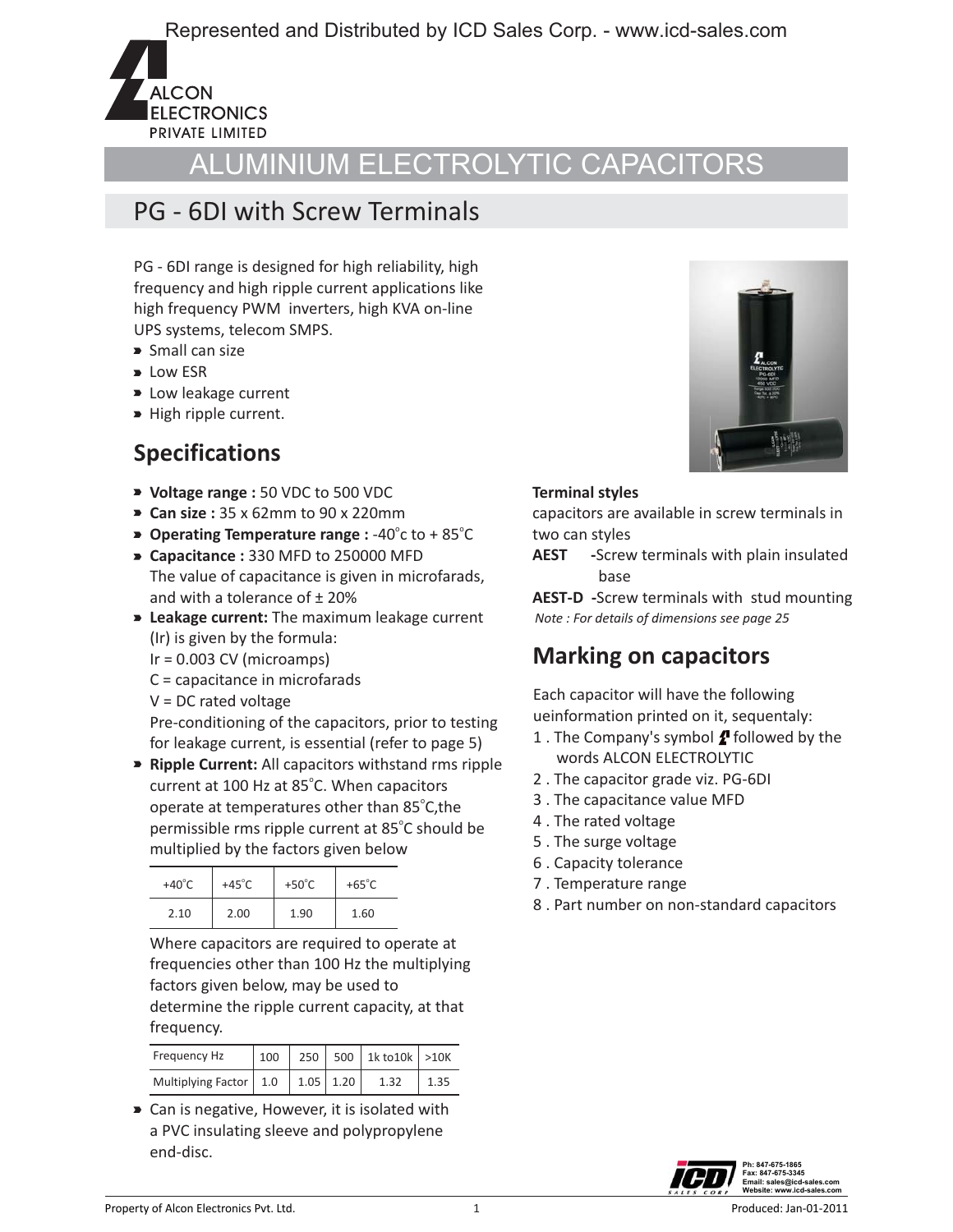

### PG - 6DI with Screw Terminals

### **Standard Capacitor Values**

| Rated   | Surge   | Capacitance    | <b>MAX ESR</b>               | Impedance                    | Ripple         | Can size        |
|---------|---------|----------------|------------------------------|------------------------------|----------------|-----------------|
| Voltage | Voltage | Nominal        | at 100 Hz,<br>$25^{\circ}$ C | at 100 Hz,<br>$25^{\circ}$ C | at 100 Hz,     | Nominal         |
| (VDC)   | (VDC)   | (MFD)          | (Ohms)                       | (Ohms)                       | 85°C           | $D \times L$ mm |
| 50      | 60      | 4700           | 0.082                        | 0.343                        | (Amps)<br>4.29 | 35x62           |
|         |         | 5000           | 0.078                        | 0.322                        | 4.4            |                 |
|         |         |                |                              |                              |                | 35x62           |
|         |         | 6800           | 0.069                        | 0.238                        | 4.68           | 35x62           |
|         |         | 10000<br>10000 | 0.047<br>0.051               | 0.162                        | 6.05<br>7.26   | 35x80           |
|         |         |                |                              | 0.162                        |                | 50x80           |
|         |         | 15000          | 0.022                        | 0.107                        | 9.7            | 35x105          |
|         |         | 22000          | 0.020                        | 0.073                        | 11.66          | 50x80           |
|         |         | 27000          | 0.016                        | 0.060                        | 13.11          | 50x80           |
|         |         | 33000          | 0.012                        | 0.049                        | 16.24          | 50x105          |
|         |         | 47000          | 0.011                        | 0.035                        | 19.67          | 63x105          |
|         |         | 68000          | 0.012                        | 0.025                        | 21.45          | 76x105          |
|         |         | 82000          | 0.011                        | 0.021                        | 22.55          | 76x120          |
|         |         | 100000         | 0.009                        | 0.017                        | 23.96          | 76x120          |
|         |         | 150000         | 0.009                        | 0.012                        | 27.12          | 76x146          |
|         |         | 200000         | 0.009                        | 0.010                        | 30.77          | 76x220          |
| 63      | 75      | 4700           | 0.065                        | 0.341                        | 4.84           | 35x62           |
|         |         | 5000           | 0.052                        | 0.320                        | 5.39           | 35x62           |
|         |         | 6800           | 0.039                        | 0.235                        | 6.6            | 35x80           |
|         |         | 10000          | 0.029                        | 0.160                        | 7.7            | 35x80           |
|         |         | 10000          | 0.031                        | 0.160                        | 9.35           | 50x80           |
|         |         | 15000          | 0.024                        | 0.107                        | 10.6           | 50x80           |
|         |         | 22000          | 0.019                        | 0.073                        | 13.26          | 50x105          |
|         |         | 27000          | 0.016                        | 0.060                        | 14.3           | 50x105          |
|         |         | 33000          | 0.017                        | 0.049                        | 16.06          | 63x105          |
|         |         | 47000          | 0.014                        | 0.035                        | 19.81          | 76x105          |
|         |         | 68000          | 0.011                        | 0.024                        | 22.31          | 76x120          |
|         |         | 82000          | 0.010                        | 0.020                        | 23.1           | 76x120          |
|         |         | 100000         | 0.010                        | 0.017                        | 26.05          | 76x146          |
| 75      | 90      | 4700           | 0.043                        | 0.340                        | 6.34           | 35x80           |
|         |         | 5000           | 0.040                        | 0.319                        | 5.53           | 35x80           |
|         |         | 6800           | 0.026                        | 0.235                        | 9.09           | 35x105          |
|         |         | 10000          | 0.023                        | 0.160                        | 10.79          | 50x80           |
|         |         | 10000          | 0.025                        | 0.160                        | 11.44          | 50x105          |
|         |         | 15000          | 0.019                        | 0.107                        | 13.26          | 50x105          |
|         |         | 22000          | 0.016                        | 0.073                        | 16.46          | 63x105          |
|         |         | 27000          | 0.015                        | 0.060                        | 17.05          | 63x105          |
|         |         | 33000          | 0.014                        | 0.049                        | 19.8           | 76x105          |
|         |         | 47000          | 0.012                        | 0.035                        | 20.96          | 76x120          |
|         |         | 68000          | 0.011                        | 0.024                        | 24.24          | 76x146          |
|         |         | 100000         | 0.011                        | 0.017                        | 28.3           | 76x220          |

*Other Capacitor values and sizes available on request*

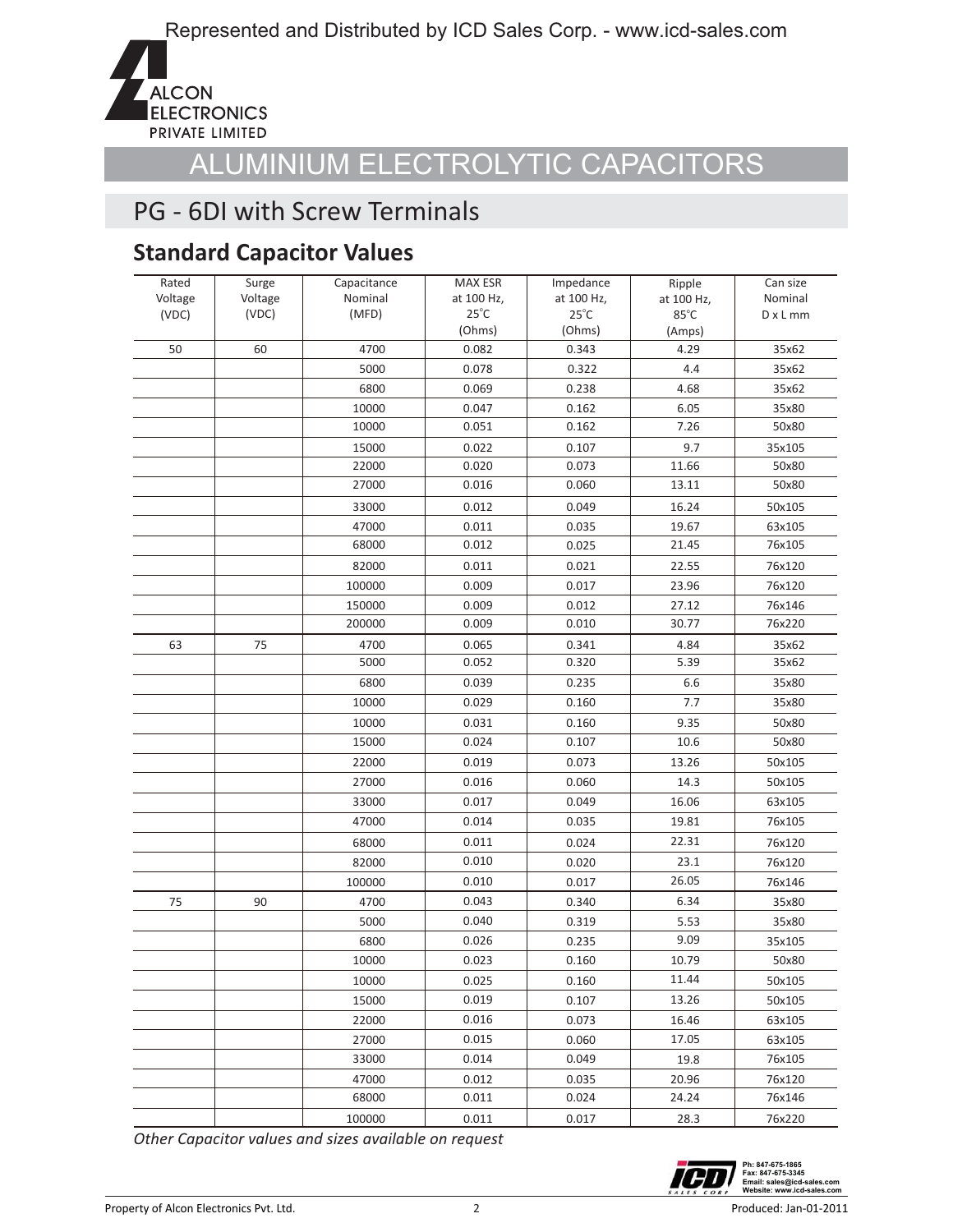

### PG - 6DI with Screw Terminals

### **Standard Capacitor Values**

| Rated            | Surge            | Capacitance      | MAX ESR                      | Impedance                    | Ripple             | Can size<br>Nominal |
|------------------|------------------|------------------|------------------------------|------------------------------|--------------------|---------------------|
| Voltage<br>(VDC) | Voltage<br>(VDC) | Nominal<br>(MFD) | at 100 Hz,<br>$25^{\circ}$ C | at 100 Hz,<br>$25^{\circ}$ C | at 100 Hz,<br>85°C | $D \times L$ mm     |
|                  |                  |                  | (Ohms)                       | (Ohms)                       | (Amps)             |                     |
| 100              | 115              | 2200             | 0.102                        | 0.727                        | 3.85               | 35x62               |
|                  |                  | 2500             | 0.098                        | 0.640                        | 4.18               | 35x80               |
|                  |                  | 3300             | 0.093                        | 0.486                        | 4.29               |                     |
|                  |                  |                  |                              |                              | 6.93               | 35x80               |
|                  |                  | 4700<br>5000     | 0.036                        | 0.340                        | 8.8                | 35x80               |
|                  |                  |                  | 0.035                        | 0.319                        | 8.14               | 50x80               |
|                  |                  | 6800             | 0.041                        | 0.236                        | 13.26              | 50x80               |
|                  |                  | 10000            | 0.019                        | 0.160                        | 15.95              | 50x105              |
|                  |                  | 15000            | 0.017                        | 0.107                        | 17.85              | 63x105              |
|                  |                  | 20000            | 0.016                        | 0.080                        | 19.25              | 63x120              |
|                  |                  | 22000            | 0.014                        | 0.073                        | 19.8               | 76x105              |
|                  |                  | 27000            | 0.014                        | 0.060                        | 24.94              | 76x105              |
|                  |                  | 33000            | 0.009                        | 0.049                        |                    | 76x120              |
|                  |                  | 47000            | 0.008                        | 0.034                        | 28.31              | 76x146              |
|                  |                  | 68000            | 0.008                        | 0.024                        | 33.00              | 76x220              |
|                  |                  | 100000           | 0.007                        | 0.016                        | 38.5               | 90x220              |
| 150              | 172              | 1000             | 0.207                        | 1.598                        | 3.19               | 35x105              |
|                  |                  | 2000             | 0.074                        | 0.798                        | 6.05               | 50x80               |
|                  |                  | 2200             | 0.071                        | 0.725                        | 6.19               | 50x80               |
|                  |                  | 2500             | 0.063                        | 0.638                        | 7.22               | 50x105              |
|                  |                  | 3300             | 0.053                        | 0.484                        | 8.99               | 63x105              |
|                  |                  | 4700             | 0.039                        | 0.340                        | 10.92              | 63x105              |
|                  |                  | 5000             | 0.038                        | 0.319                        | 10.63              | 63x105              |
|                  |                  | 6800             | 0.029                        | 0.235                        | 12.1               | 63x105              |
|                  |                  | 10000            | 0.019                        | 0.160                        | 16.5               | 63x145              |
|                  |                  | 12000            | 0.016                        | 0.133                        | 20.34              | 76x146              |
|                  |                  | 15000            | 0.014                        | 0.107                        | 21.54              | 76x146              |
|                  |                  | 20000            | 0.013                        | 0.080                        | 22.77              | 76x146              |
|                  |                  | 22000            | 0.013                        | 0.073                        | 25.51              | 76x220              |
|                  |                  | 27000            | 0.009                        | 0.059                        | 30.8               | 76x220              |
|                  |                  | 33000            | 0.006                        | 0.048                        | 37.4               | 76x220              |
|                  |                  | 40000            | 0.006                        | 0.040                        | 39.6               | 90x220              |
| 200              | 230              | 1000             | 0.158                        | 1.595                        | 3.3                | 35x80               |
|                  |                  | 1500             | 0.142                        | 1.065                        | 3.85               | 35x105              |
|                  |                  | 2200             | 0.060                        | 0.725                        | 7.4                | 50x105              |
|                  |                  | 3300             | 0.048                        | 0.483                        | 9.5                | 63x105              |
|                  |                  | 4700             | 0.039                        | 0.340                        | 11.23              | 63x120              |
|                  |                  | 5000             | 0.034                        | 0.319                        | 12.16              | 63x120              |
|                  |                  | 5600             | 0.031                        | 0.285                        | 12.65              | 63x120              |
|                  |                  | 6800             | 0.022                        | 0.235                        | 15.51              | 76x120              |
|                  |                  | 8200             | 0.021                        | 0.195                        | 16.4               | 76x120              |
|                  |                  | 10000            | 0.016                        | 0.160                        | 2049               | 76x146              |
|                  |                  | 12000            | 0.013                        | 0.133                        | 22.13              | 76x146              |
|                  |                  | 15000            | 0.013                        | 0.106                        | 25.51              | 76x220              |
|                  |                  | 22000            | 0.009                        | 0.073                        | 30.8               | 76x220              |
|                  |                  | 27000            | 0.008                        | 0.059                        | 33.00              | 76x220              |
|                  |                  | 33000            | 0.006                        | 0.048                        | 39.6               | 90x220              |
|                  |                  |                  |                              |                              |                    | Ph: 847-675-1865    |

*Other Capacitor values and sizes available on request*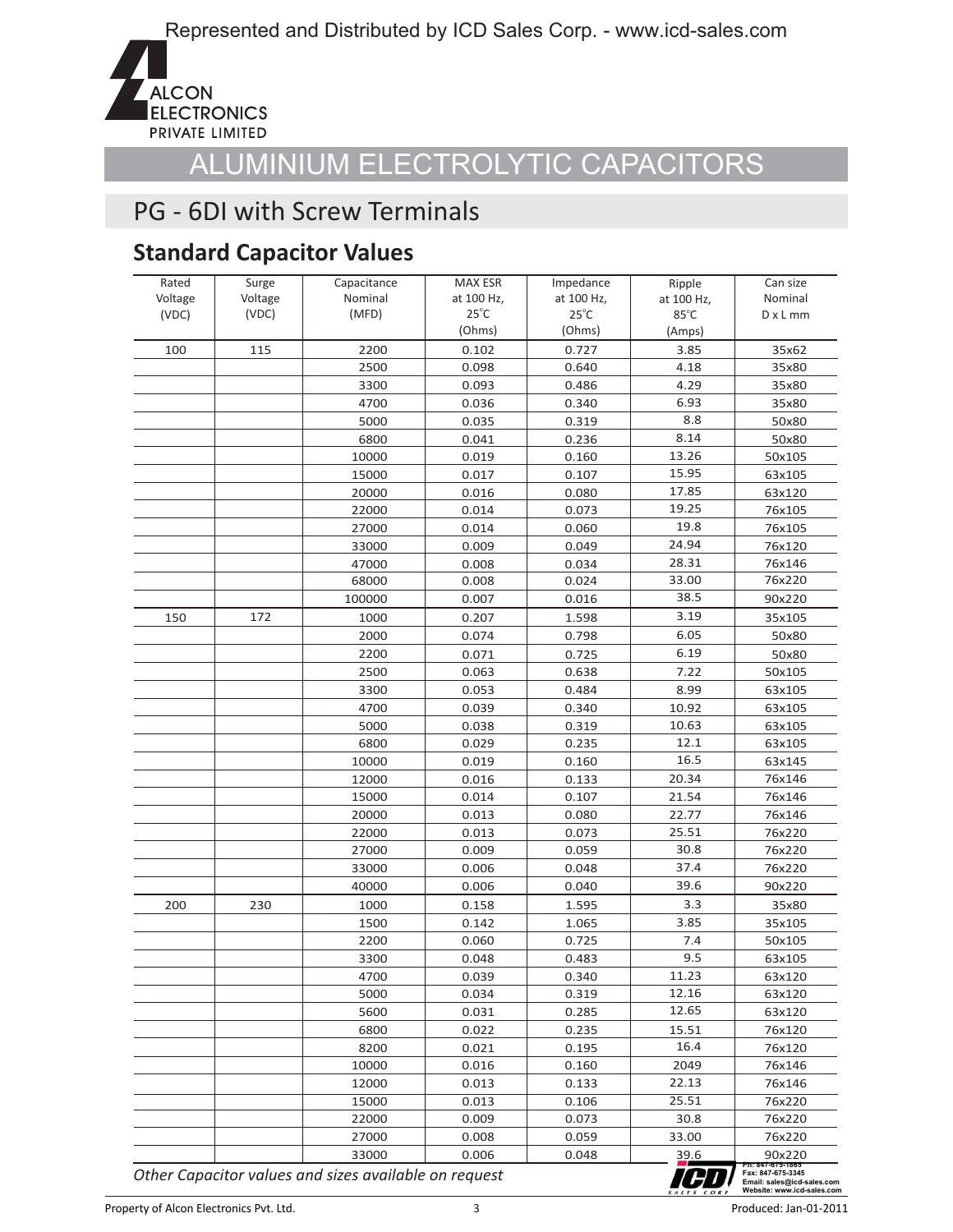

### PG - 6DI with Screw Terminals

### **Standard Capacitor Values**

| Rated            | Surge            | Capacitance<br>Nominal | <b>MAX ESR</b>               | Impedance                    | Ripple             | Can size<br>Nominal |
|------------------|------------------|------------------------|------------------------------|------------------------------|--------------------|---------------------|
| Voltage<br>(VDC) | Voltage<br>(VDC) | (MFD)                  | at 100 Hz,<br>$25^{\circ}$ C | at 100 Hz,<br>$25^{\circ}$ C | at 100 Hz,<br>85°C | $D \times L$ mm     |
|                  |                  |                        | (Ohms)                       | (Ohms)                       | (Amps)             |                     |
| 250              | 288              | 470                    | 0.326                        | 3.394                        | 2.16               | 35x62               |
|                  |                  | 680                    | 0.186                        | 2.345                        | 3.37               | 35x105              |
|                  |                  | 1000                   | 0.133                        | 1.595                        | 4.51               | 50x80               |
|                  |                  | 2000                   | 0.066                        | 0.797                        | 7.04               | 50x105              |
|                  |                  | 2200                   | 0.059                        | 0.725                        | 7.45               | 50x105              |
|                  |                  | 2500                   | 0.048                        | 0.638                        | 9.42               | 63x105              |
|                  |                  | 3300                   | 0.047                        | 0.483                        | 9.58               | 63x105              |
|                  |                  | 4700                   | 0.041                        | 0.340                        | 11.00              | 63x120              |
|                  |                  | 5000                   | 0.034                        | 0.319                        |                    |                     |
|                  |                  | 5600                   | 0.031                        | 0.285                        | 12.1               | 63x120              |
|                  |                  |                        |                              |                              | 12.65              | 63x120<br>76x146    |
|                  |                  | 6800                   | 0.018                        | 0.234                        | 19.16              |                     |
|                  |                  | 8200                   | 0.017                        | 0.194                        | 19.8               | 76x146              |
|                  |                  | 10000                  | 0.014                        | 0.159                        | 21.54              | 76x146              |
|                  |                  | 12000                  | 0.013                        | 0.133                        | 22.00              | 76x146              |
|                  |                  | 15000                  | 0.012                        | 0.106                        | 26.4               | 76x220              |
|                  |                  | 22000                  | 0.008                        | 0.073                        | 36.3               | 90x220              |
|                  |                  | 27000                  | 0.007                        | 0.059                        | 38.5               | 90x220              |
| 315              | 362              | 2200                   | 0.072                        | 0.725                        | 7.7                | 63x105              |
|                  |                  | 3300                   | 0.069                        | 0.484                        | 8.8                | 76x120              |
|                  |                  | 4700                   | 0.044                        | 0.340                        | 11.00              | 76x120              |
|                  |                  | 5000                   | 0.042                        | 0.320                        | 11.28              | 76x120              |
|                  |                  | 5600                   | 0.037                        | 0.285                        | 12.1               | 76x146              |
|                  |                  | 6800                   | 0.027                        | 0.235                        | 15.4               | 76x146              |
|                  |                  | 8200                   | 0.027                        | 0.195                        | 17.88              | 76x220              |
|                  |                  | 10000                  | 0.018                        | 0.160                        | 22.00              | 76x220              |
|                  |                  | 12000                  | 0.016                        | 0.133                        | 23.1               | 76x220              |
|                  |                  | 15000                  | 0.011                        | 0.106                        | 29.7               | 90x220              |
|                  |                  | 20000                  | 0.009                        | 0.080                        | 33.00              | 90x220              |
| 350              | 385              | 330                    | 0.406                        | 4.832                        | 2.06               | 35x80               |
|                  |                  | 1000                   | 0.124                        | 1.594                        | 5.15               | 50x105              |
|                  |                  | 1500                   | 0.102                        | 1.63                         | 6.5                | 63x105              |
|                  |                  | 2200                   | 0.056                        | 0.725                        | 9.37               | 63x120              |
|                  |                  | 3300                   | 0.042                        | 0.483                        | 10.89              | 63x120              |
|                  |                  | 3300                   | 0.041                        | 0.483                        | 11.44              | 76x120              |
|                  |                  | 4700                   | 0.033                        | 0.339                        | 13.95              | 76x146              |
|                  |                  | 5000                   | 0.027                        | 0.319                        | 15.43              | 76x146              |
|                  |                  | 5600                   | 0.026                        | 0.285                        | 15.95              | 76x146              |
|                  |                  | 6800                   | 0.022                        | 0.235                        | 17.24              | 76x146              |
|                  |                  | 8200                   | 0.024                        | 0.195                        | 18.95              | 76x220              |
|                  |                  | 10000                  | 0.010                        | 0.159                        | 28.6               | 76x220              |
|                  |                  | 15000                  | 0.006                        | 0.106                        | 40.7               | 90x220              |

*Other Capacitor values and sizes available on request*

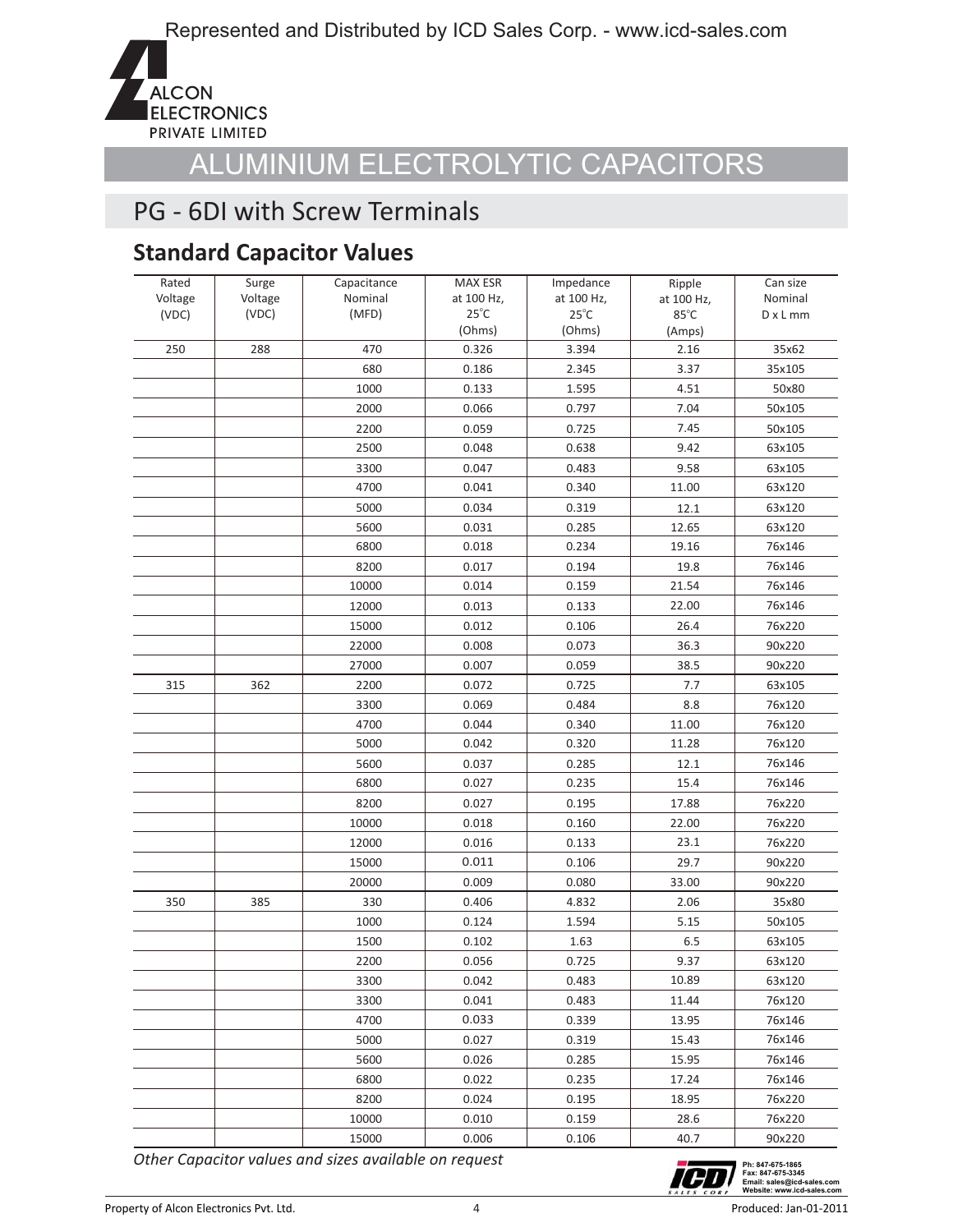

### PG - 6DI with Screw Terminals

### **Standard Capacitor Values**

| Rated   | Surge   | Capacitance | MAX ESR        | Impedance      | Ripple         | Can size        |
|---------|---------|-------------|----------------|----------------|----------------|-----------------|
| Voltage | Voltage | Nominal     | at 100 Hz,     | at 100 Hz,     | at 100 Hz,     | Nominal         |
| (VDC)   | (VDC)   | (MFD)       | $25^{\circ}$ C | $25^{\circ}$ C | $85^{\circ}$ C | $D \times L$ mm |
|         |         |             | (Ohms)         | (Ohms)         | (Amps)         |                 |
| 400     | 440     | 680         | 0.184          | 2.345          | 3.84           | 50x80           |
|         |         | 1000        | 0.093          | 1.593          | 5.95           | 50x105          |
|         |         | 1000        | 0.095          | 1.593          | 6.71           | 63x105          |
|         |         | 1500        | 0.087          | 1.063          | 7.02           | 63x105          |
|         |         | 2200        | 0.073          | 0.725          | 8.25           | 63x120          |
|         |         | 3300        | 0.040          | 0.483          | 11.54          | 76x120          |
|         |         | 4700        | 0.033          | 0.339          | 14.16          | 76x146          |
|         |         | 5000        | 0.031          | 0.319          | 14.52          | 76x145          |
|         |         | 5600        | 0.030          | 0.285          | 14.85          | 76x146          |
|         |         | 6800        | 0.027          | 0.235          | 17.6           | 76x220          |
|         |         | 8200        | 0.023          | 0.195          | 19.25          | 76x220          |
|         |         | 10000       | 0.019          | 0.160          | 23.1           | 90x220          |
|         |         | 15000       | 0.016          | 0.107          | 25.3           | 90x220          |
| 450     | 495     | 470         | 0.463          | 3.400          | 2.42           | 50x80           |
|         |         | 680         | 0.157          | 2.344          | 4.58           | 50x105          |
|         |         | 1000        | 0.140          | 1.595          | 5.54           | 63x105          |
|         |         | 1500        | 0.129          | 1.065          | $6.2$          | 63x120          |
|         |         | 2200        | 0.097          | 0.740          | 7.15           | 63x120          |
|         |         | 3300        | 0.063          | 0.484          | 10.19          | 76x146          |
|         |         | 4700        | 0.041          | 0.340          | 12.65          | 76x146          |
|         |         | 5000        | 0.037          | 0.319          | 13.2           | 76x146          |
|         |         | 5600        | 0.034          | 0.285          | 13.75          | 76x146          |
|         |         | 6800        | 0.033          | 0.235          | 15.95          | 76x220          |
|         |         | 8200        | 0.027          | 0.195          | 17.6           | 76x220          |
|         |         | 10000       | 0.023          | 0.160          | 20.9           | 90x220          |
|         |         | 15000       | 0.012          | 0.106          | 28.6           | 90x220          |
| 500     | 550     | 820         | 0.154          | 1.944          | 4.95           | 50x105          |
|         |         | 1000        | 0.138          | 1.595          | 5.23           | 50x105          |
|         |         | 1500        | 0.100          | 1.064          | 7.02           | 63x105          |
|         |         | 2200        | 0.069          | 0.725          | 9.44           | 76x105          |
|         |         | 3300        | 0.051          | 0.484          | 12.1           | 76x145          |
|         |         | 4700        | 0.041          | 0.340          | 14.88          | 90x145          |
|         |         | 5600        | 0.035          | 0.285          | 15.95          | 90x145          |
|         |         | 6800        | 0.033          | 0.235          | 18.7           | 90x220          |
|         |         | 8200        | 0.028          | 0.195          | 20.35          | 90x220          |
|         |         | 10000       | 0.020          | 0.160          | 22.00          | 90x220          |

*Other Capacitor values and sizes available on request*

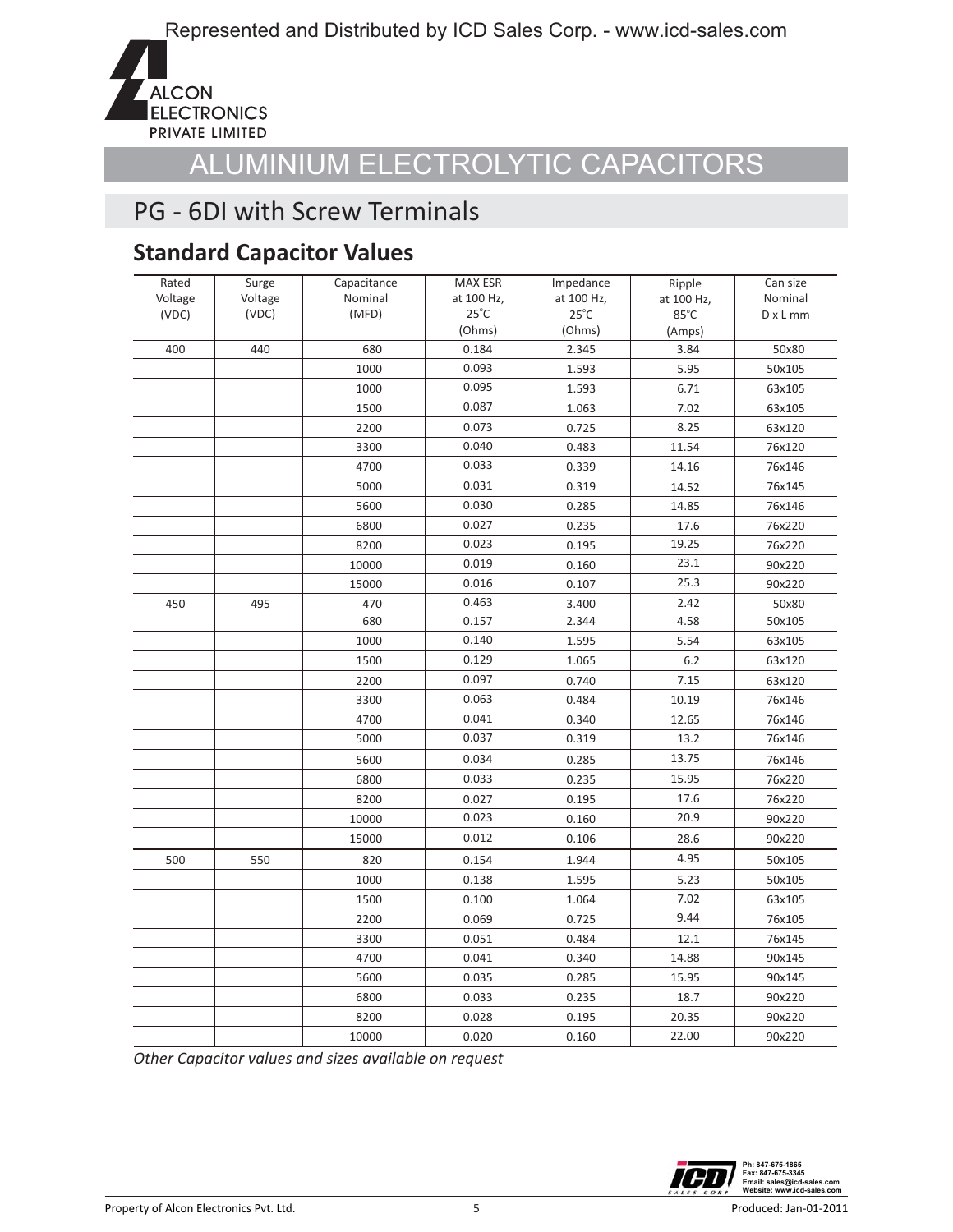

### PG - 6DI with Screw Terminals

#### **Screw Terminals type AEST/AEST-D**



Dimension in mm.

| D  | E    | L   | a (max) | $b \pm 0.1$ | <b>Tapping</b> |
|----|------|-----|---------|-------------|----------------|
| 35 | 12.6 | 62  | 7.8     | 9.5         | M <sub>5</sub> |
| 35 | 12.6 | 80  | 7.8     | 9.5         | M <sub>5</sub> |
| 35 | 12.6 | 105 | 7.8     | 9.5         | M <sub>5</sub> |
| 50 | 22.1 | 80  | 7.8     | 9.5         | M <sub>5</sub> |
| 50 | 22.1 | 105 | 7.8     | 9.5         | M <sub>5</sub> |
| 63 | 28.5 | 105 | 7.8     | 12.0        | M <sub>5</sub> |
| 63 | 28.5 | 120 | 7.8     | 12.0        | M <sub>5</sub> |
| 63 | 28.5 | 146 | 7.8     | 12.0        | M <sub>5</sub> |
| 76 | 31.6 | 105 | 7.8     | 12.0        | M5             |
| 76 | 31.6 | 120 | 7.8     | 12.0        | M <sub>5</sub> |
| 76 | 31.6 | 146 | 7.8     | 12.0        | M <sub>5</sub> |
| 76 | 31.6 | 175 | 7.8     | 12.0        | M <sub>5</sub> |
| 76 | 31.6 | 220 | 7.8     | 12.0        | M5             |
| 90 | 32.0 | 146 | 5.3     | 16.0        | M <sub>6</sub> |
| 90 | 32.0 | 220 | 5.3     | 16.0        | M <sub>6</sub> |

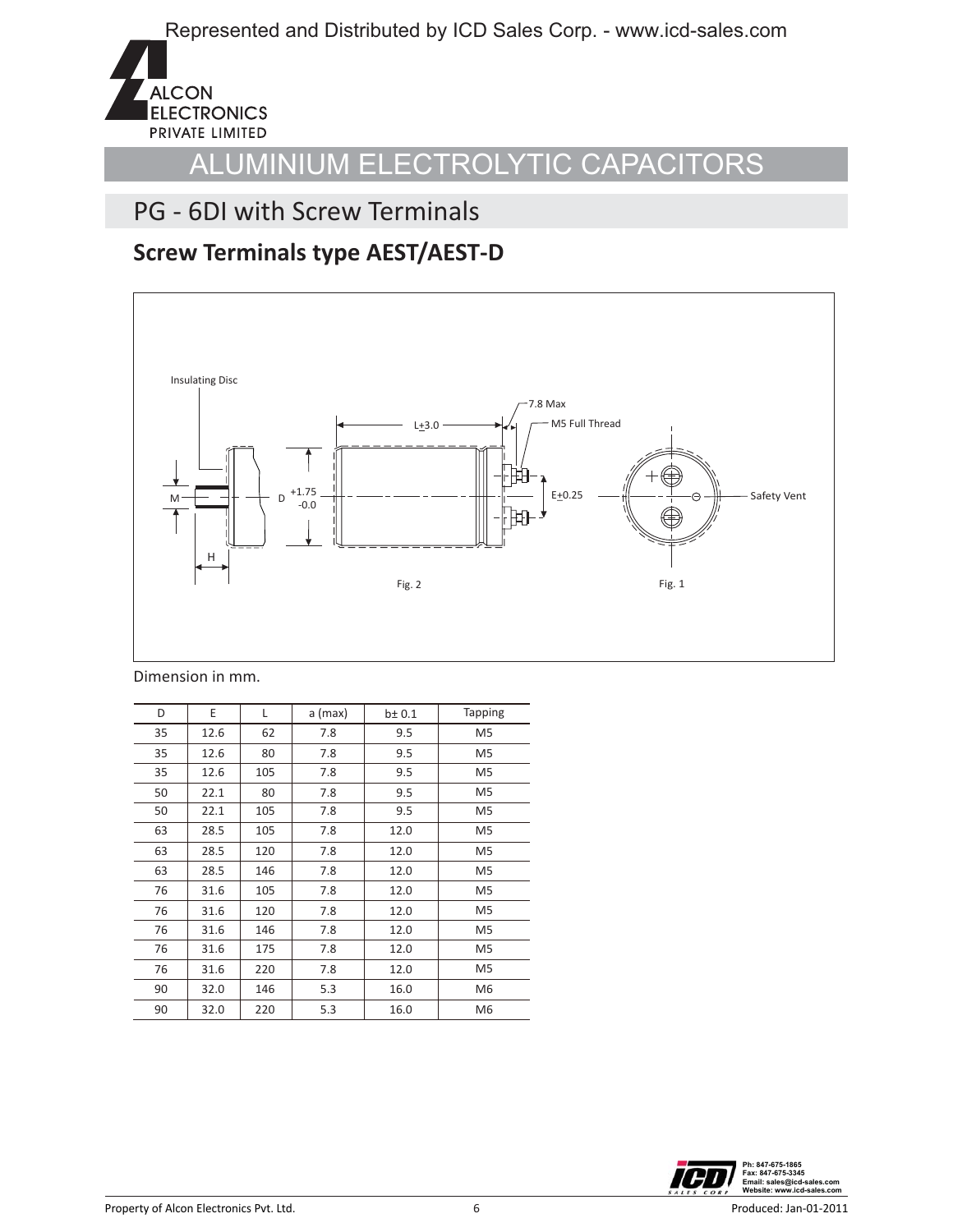

#### PG - 6DI with Screw Terminals

#### **Mounting Accessories**

**Mounting Nut and Washers for Cans with Bottom Stud Vertical Mounting Clamps**





Dimension in mm